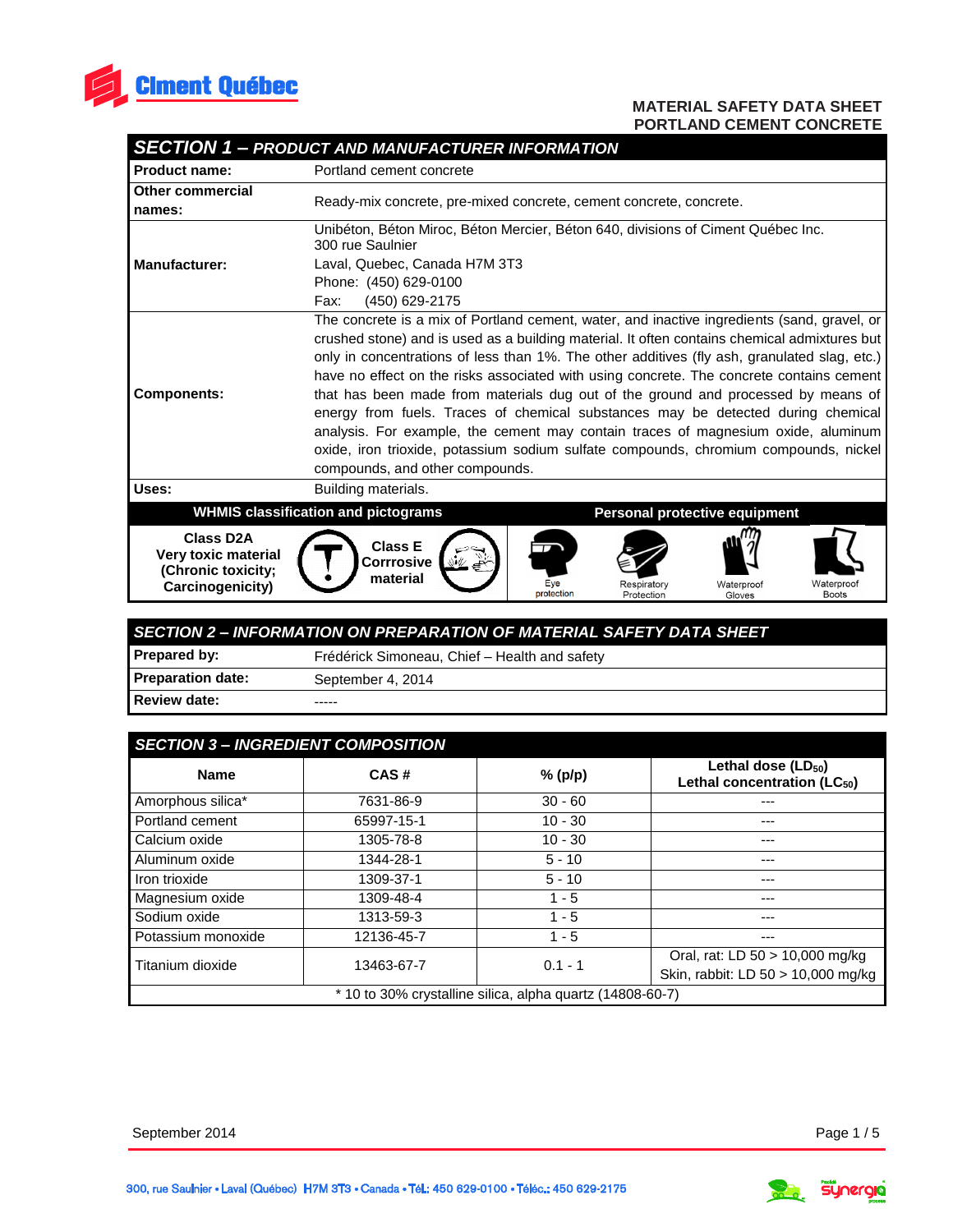

| <b>SECTION 4 - PHYSICAL AND CHEMICAL PROPERTIES</b> |                                                                                                      |                                               |                  |
|-----------------------------------------------------|------------------------------------------------------------------------------------------------------|-----------------------------------------------|------------------|
| Physical state,<br>appearance, and<br>colour:       | (initially)<br>material<br>Solid<br>arev<br>plastic and hardens through the<br>action of hydration). | <b>Boiling point:</b>                         | Not applicable   |
| Odour:                                              | Odourless                                                                                            | Vapour pressure:                              | Data unavailable |
| <b>Odour detection</b><br>threshold:                | Data unavailable                                                                                     | <b>Evaporation rate:</b>                      | Data unavailable |
| Density $(H2O=1.0)$ :                               | 1.5 to $2.9$                                                                                         | Solubility in water:                          | $0.1 \%$         |
| pH (in water):                                      | $12 - 13$                                                                                            | Vapour density:                               | Data unavailable |
| Flash point:                                        | Not applicable                                                                                       | <b>Water/oil distribution</b><br>coefficient: | Data unavailable |
| <b>Freezing point:</b>                              | Water in material freezes at<br>$0^{\circ}$ C                                                        |                                               |                  |

| <b>SECTION 5 - FIRE AND EXPLOSION RISKS</b>   |                                                                                                                                                                                                                                                                                                                                                                                                                                                                                                                                                                                                                                 |                                                                 |                                       |
|-----------------------------------------------|---------------------------------------------------------------------------------------------------------------------------------------------------------------------------------------------------------------------------------------------------------------------------------------------------------------------------------------------------------------------------------------------------------------------------------------------------------------------------------------------------------------------------------------------------------------------------------------------------------------------------------|-----------------------------------------------------------------|---------------------------------------|
| <b>Flammability limit:</b>                    | Non-flammable and non-<br>combustible                                                                                                                                                                                                                                                                                                                                                                                                                                                                                                                                                                                           | <b>Flash point:</b>                                             | Not applicable                        |
| Self-ignition<br>temperature:                 | Not applicable                                                                                                                                                                                                                                                                                                                                                                                                                                                                                                                                                                                                                  | <b>Explosion hazard:</b>                                        | Not applicable                        |
| <b>Hazardous combustion</b><br>products:      | None                                                                                                                                                                                                                                                                                                                                                                                                                                                                                                                                                                                                                            | Fire danger:                                                    | Non-flammable and non-<br>combustible |
| Upper/lower flammable<br>or explosive limits: | Not applicable                                                                                                                                                                                                                                                                                                                                                                                                                                                                                                                                                                                                                  | <b>Explosion data -</b><br>sensitivity to mechanical<br>impact: | Not applicable                        |
| <b>General precautions:</b>                   | Isolate and contain the fire zone. Stay upwind from the fire. Stop leaks only if prudent to do<br>so. Move the containers far from the fire if there is no risk. Fight the fires from a safe distance<br>and a protected location. Use water spray to cool containers and parts of the building frame<br>that are exposed to the flames. Use water spray to disperse the vapours because the fire<br>may restart. Never spray a jet of water directly on the fire because you may spread the fire<br>over a larger surface. Act cautiously and check to see whether the product is burning before<br>you go into the fire zone. |                                                                 |                                       |
| How to fight fires:                           | This product is non-combustible. Focus on adjacent materials. Fire fighters should wear a<br>self-contained breathing apparatus with a full face mask and special protective clothing.                                                                                                                                                                                                                                                                                                                                                                                                                                          |                                                                 |                                       |
| Inappropriate<br>extinguishing agents:        | Water is not recommended for fire extinguishing but may be generously used to cool<br>containers that are exposed to the fire.                                                                                                                                                                                                                                                                                                                                                                                                                                                                                                  |                                                                 |                                       |

| <b>SECTION 6 - REACTIVITY</b>                           |                                                                                                                                                                                                                                                                                                                                                     |
|---------------------------------------------------------|-----------------------------------------------------------------------------------------------------------------------------------------------------------------------------------------------------------------------------------------------------------------------------------------------------------------------------------------------------|
| Stability/reactivity:                                   | The product is stable. It turns solid in the presence of water or humidity.                                                                                                                                                                                                                                                                         |
| <b>Decomposition</b><br><b>I</b> products:              | Does not decompose on its own. May produce calcium silicate hydrates and calcium<br>hydroxide if in contact with water. Can dissolve in hydrofluoric acid and produce gaseous,<br>corrosive silicon tetrafluoride. The silicates react with oxidants like fluorine, chlorine<br>trifluoride, and oxygen difluoride.                                 |
| Incompatible materials<br>and conditions to<br>l avoid: | The concrete is incompatible with acids, ammonium and aluminum salts, phosphorus<br>pentachloride, xenon hexafluoride, selenium oxyfluoride, carbon dioxide, phosphorus<br>pentoxide, halogens, metal halides, and strong oxidizing agents like fluorine, chlorine<br>trifluoride, boron trifluoride, manganese trifluoride, and oxygen difluoride. |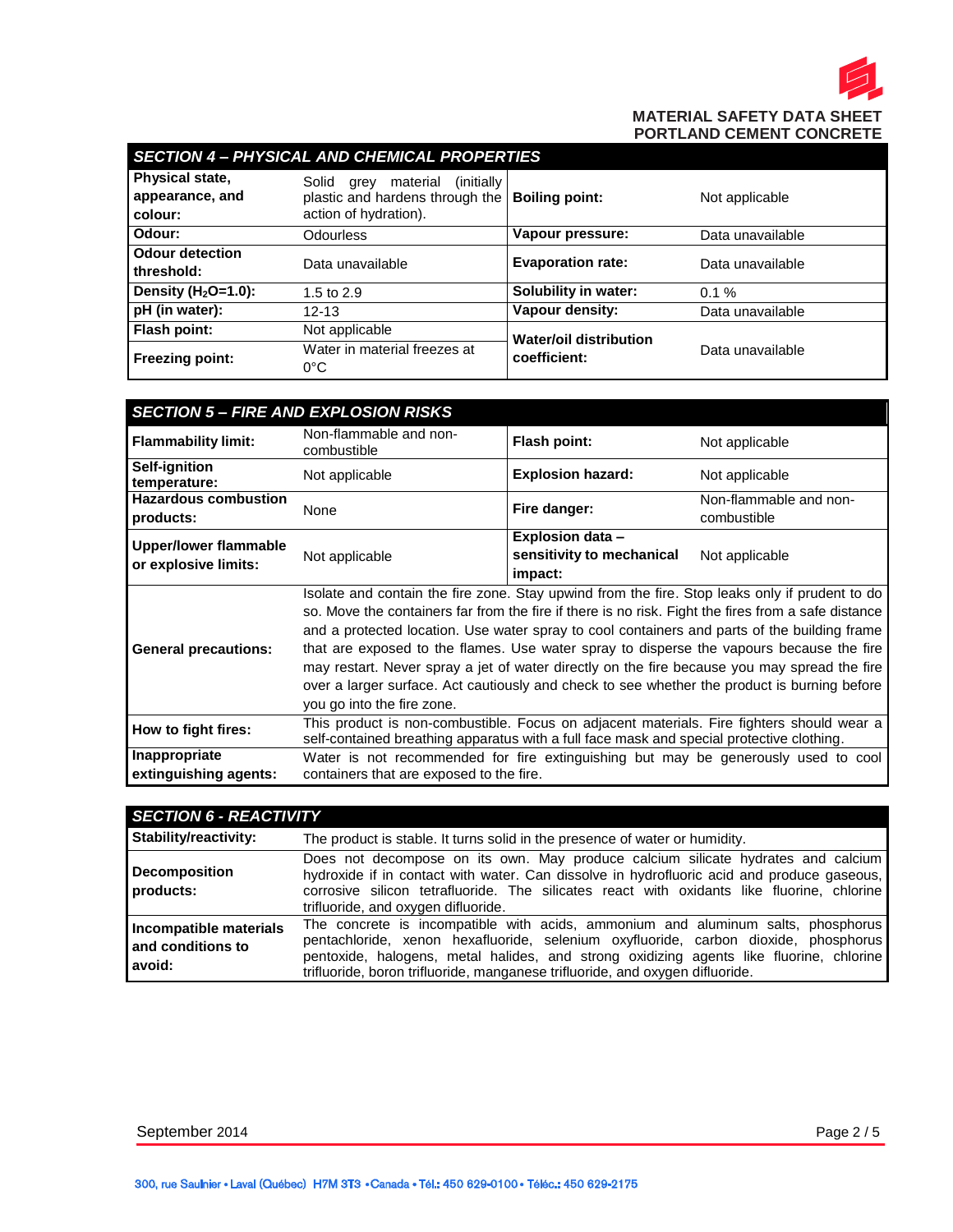

#### **Exposure pathways:** Skin contact, eye contact, inhalation, and ingestion. **General information:** Concrete products do not release dust into the air as long as they are in an intact state, but dust can be produced during such operations as cutting, drilling, sanding, or any other operation on the product. When wet, concrete is caustic and may cause serious, potentially irreversible injuries to body tissues (skin, eyes, respiratory and digestive tracts). **Effects of acute exposure: Skin:** May dry the skin, cause irritations, burns, chafing, and cracks, as well as an allergic reaction in the presence of hexavalent chromium. **Eyes:** Irritation, chemical burns, and loss of sight in the case of contact with large amounts. **Inhalation:** Irritation of upper respiratory tracts. It may cause inflammation of the inner lining of the nose. **Ingestion:** Ingestion of small amounts is not harmful. However, large amounts may be unhealthy and cause bowel problems. **Effects of chronic exposure: Skin:** Burns to the skin. People who are hypersensitive to chromium may develop an allergic reaction that begins with a mild rash and ends in a serious skin ulcer. **Inhalation:** Contains crystalline silica. Prolonged exposure to respirable crystalline silica may aggravate disorders of the respiratory system, including the lungs, and cause silicosis. **Exposure limits: COMPONENTS # CAS Type Value Remarks** Amorphous silica | 7631-86-9 Not applicable Not applicable Not applicable Crystalline silica, quartz 14808-60-7 TAEV 0.1 mg/m³ **Td**, **C2**, **ME** Portland cement 65997-15-1 TAEV 5 mg/m<sup>3</sup> respirable dust 10 mg/m³ total dust **Rd**, **Note 1 Td**, **Note 1** Calcium oxide 1305-78-8 TAEV 2 mg/m<sup>3</sup> Not applicable Aluminum oxide 1344-28-1 TAEV 10 mg/m³ expressed as Al **Td** Iron trioxide 1309-37-1 TAEV 5 mg/m³ Expressed as Fe Magnesium oxide 1309-48-4 TAEV 10 mg/m<sup>3</sup> Not applicable Sodium oxide 1313-59-3 Not applicable Not applicable Not applicable Potassium monoxide 12136-45-7 Not applicable Not applicable Not applicable Titanium dioxide 13463-67-7 TAEV 10 mg/m³ **Td**, **Note 1 TAEV :** Time-weighted average exposure value. **C2 :** Carcinogenic effect suspected in humans **ME :** A substance to which exposure must be reduced to a minimum. Td : Total dust. **Rd :** Respirable dust. **Note 1 :** The standard corresponds to dust containing no asbestos and the percentage in crystalline silica is less than 1%. **Irritancy:** Causes skin irritation/burns. Sufficiently lengthy exposure to wet concrete may cause serious injuries and potentially irreversible harm to body tissues, due to (caustic) chemical burns. **Sensitization:** Given the available data, it has not been possible to establish the classification criteria.

**Carcinogenicity:** Portland cement concrete contains crystalline silica. Crystalline silica is currently classified as a carcinogen (Group 1) by the *IARC<sup>2</sup>* , as a product that has a suspected carcinogenic effect on humans according to the *ROHS*, and as a suspected human carcinogen (Group A2) according to the *ACGIH<sup>3</sup>* . Concrete also contains titanium dioxide, which may be carcinogenic for humans (Group 2B) according to the *IARC*.

*SECTION 7 – TOXICOLOGICAL PROPERTIES*

September 2014 **Page 3 / 5** and 2014

**(***ROHS<sup>1</sup>* **)**

 $\overline{a}$ **<sup>1</sup>** *ROHS***:** *Regulation respecting occupational health and safety (Quebec)*

**<sup>2</sup>** *IARC***:** *International Agency for Research on Cancer*

**<sup>3</sup>** *ACGIH* **:** *American Conference of Industrial Hygienists*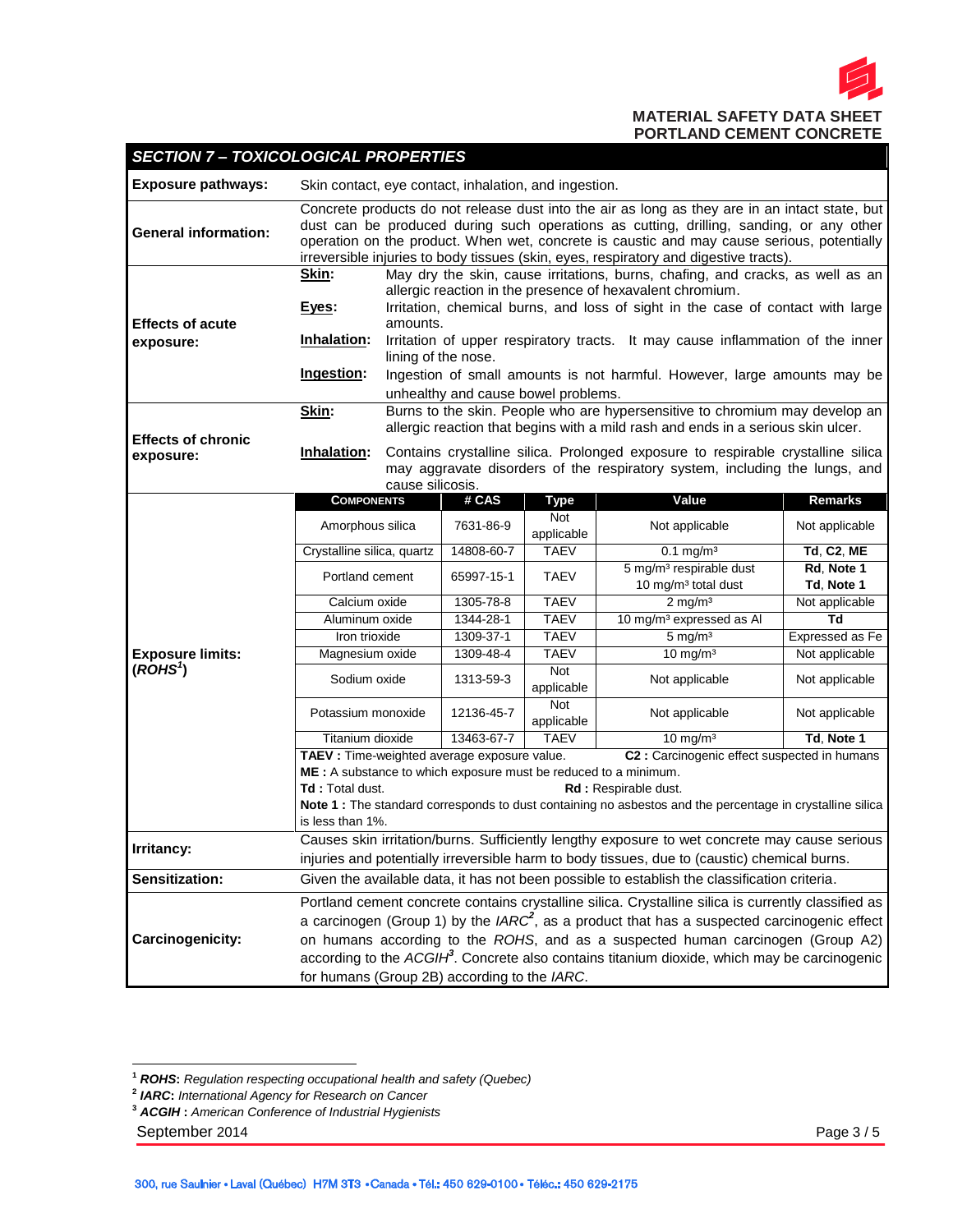

# *SECTION 7 – TOXICOLOGICAL PROPERTIES (cont'd)*

| <b>Toxic effects on</b><br>reproduction:     | Given the available data, it has not been possible to establish the classification criteria. |
|----------------------------------------------|----------------------------------------------------------------------------------------------|
| <b>Teratogenicity and</b><br>embryotoxicity: | Given the available data, it has not been possible to establish the classification criteria. |
| Mutagenicity:                                | Given the available data, it has not been possible to establish the classification criteria. |
| Synergism:                                   | Data unavailable                                                                             |

|                                            | <b>SECTION 8- PREVENTIVE MEASURES AND PERSONAL PROTECTION</b>                                                                                                                                                                                                                                                                                                                                                                                                                                                                                                                                                                                                                      |
|--------------------------------------------|------------------------------------------------------------------------------------------------------------------------------------------------------------------------------------------------------------------------------------------------------------------------------------------------------------------------------------------------------------------------------------------------------------------------------------------------------------------------------------------------------------------------------------------------------------------------------------------------------------------------------------------------------------------------------------|
| <b>Skin protection:</b>                    | Prevent contact with the skin by means of gloves, boots, and appropriate clothing. Frequently<br>wash exposed areas with water and soap. Remove wet material that has become stuck to<br>your clothing to avoid any contact with your skin.                                                                                                                                                                                                                                                                                                                                                                                                                                        |
| <b>Respiratory tract</b><br>protection:    | Use respiratory protection that has been approved by $N/OSH4$ and by an industrial hygienist<br>or any other qualified professional if concentrations exceed the limits indicated in Section 6.<br>Respiratory protective equipment must be chosen, adjusted, maintained, and inspected in<br>keeping with regulations.                                                                                                                                                                                                                                                                                                                                                            |
| Eye protection:                            | Wear airtight safety glasses in a dusty environment. Do not wear contact lenses.                                                                                                                                                                                                                                                                                                                                                                                                                                                                                                                                                                                                   |
| <b>Specific technical</b><br>controls:     | Ventilation units must have sufficient capacity and be spatially distributed to ensure<br>compliance with standards of exposure. Use with adequate ventilation to comply with the<br>limits listed in Section 6. Do the work in open air/with local air suction/with ventilation and<br>wear respiratory protection if needed. Local exhaust ventilation is recommended when the<br>mechanical ventilation system cannot maintain product concentrations in the air of the work<br>site below the suggested limit of exposure. When non-protected staff are present, product<br>concentrations in the air must always be maintained below the maximum admissible<br>concentration. |
| <b>Leak and spill</b><br>procedures:       | Isolate the site. Prevent unprotected non-essential personnel from going into the spill zone.<br>Keep personnel away from low-lying areas. Stay upwind from the spill. Limit access to the<br>spill zone until the cleanup is over. Ensure the cleanup is done only by qualified personnel<br>who wear appropriate devices for respiratory protection. Gather up the material and dump it<br>in an appropriate recipient. Scrape away any wet product and put it in a recipient. Prevent<br>discharge into the sewer system, the ground, or watercourses.                                                                                                                          |
| <b>Elimination of</b><br>hazardous wastes: | Waste production should be avoided or minimized as much as possible. Get rid of surplus<br>and non-recyclable products by making arrangements with a certified waste-disposal<br>contractor. When getting rid of this product, any solutions, and any by-products, you must<br>always comply with the Environment Quality Act, as well as all applicable local/regional<br>and/or other governmental laws. Avoid dispersing material spills, as well as drainage from the<br>spills and any contact with the ground, waterways, drains, and the sewer system.                                                                                                                      |
| <b>Handling methods and</b><br>equipment:  | Comply with regulations; use with adequate ventilation; avoid operations that produce a cloud<br>of dust. Avoid inhaling the dust, wear an eye protection device and an appropriate respiratory<br>protection device if ventilation is insufficient. Handle away from incompatible materials. Wear<br>appropriate protective clothing, avoid all contact with your skin. Do not wear contact lenses<br>when handling the product. Immediately remove contaminated clothes and clean them. Do<br>not ingest. Use corrosion-resistant devices. Do not discharge waste into the sewer system.                                                                                         |
| <b>Storage requirements:</b>               | None.                                                                                                                                                                                                                                                                                                                                                                                                                                                                                                                                                                                                                                                                              |
| <b>Special shipping</b><br>information:    | Is not subject to the Transportation of Dangerous Goods Act and Regulations (Canada). Is<br>not subject to the U.S. DOT.                                                                                                                                                                                                                                                                                                                                                                                                                                                                                                                                                           |

September 2014 Page 4 / 5  $\ddot{\phantom{a}}$ *<sup>4</sup> NIOSH***:** *[National institute for occupational safety and health](http://www.cdc.gov/niosh/)*